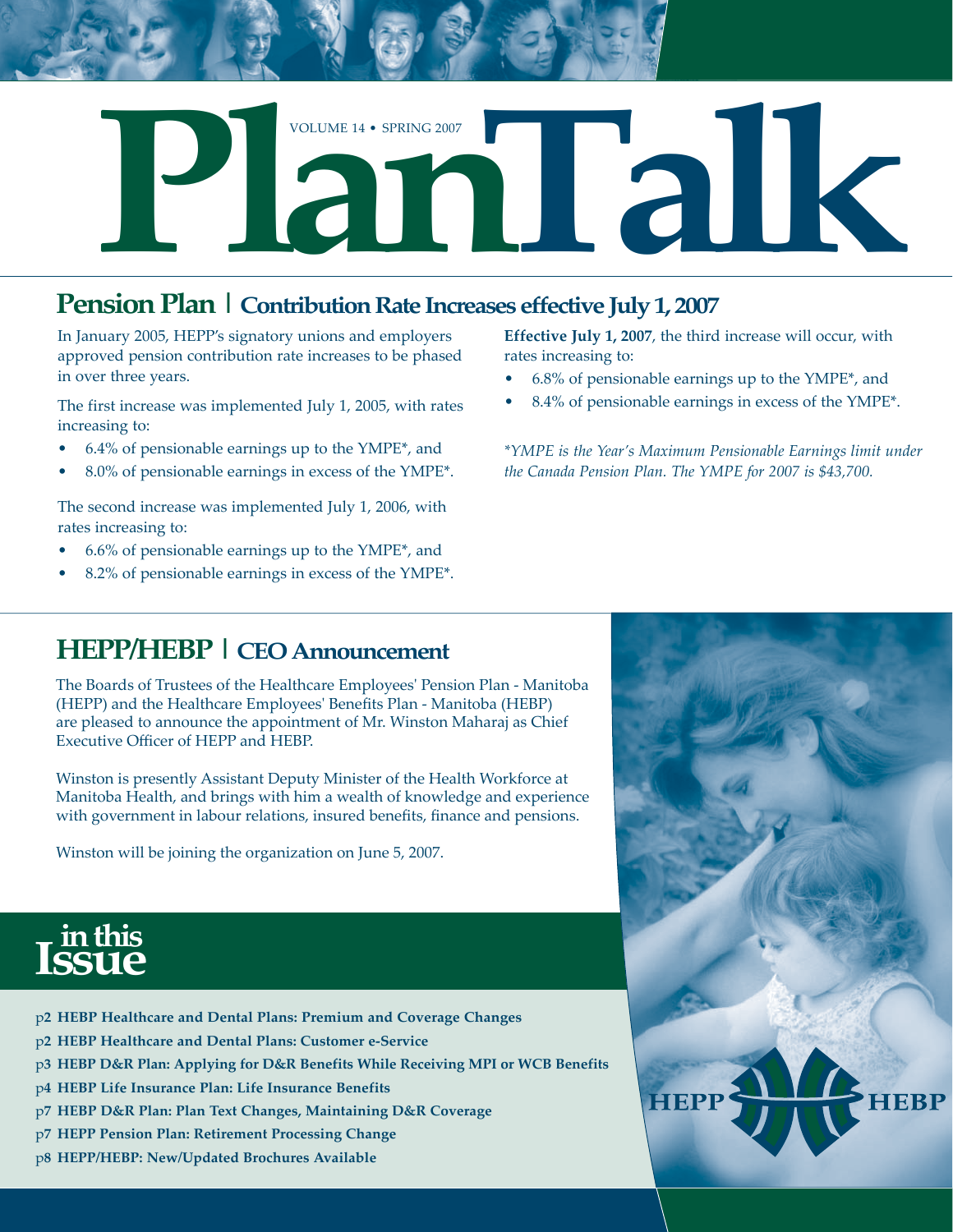## **HEBP Healthcare Plan | Premium Changes Effective June 1, 2007**

## **Basic Healthcare Plan**

The HEBP Board of Trustees has approved a Basic Healthcare Plan premium rate increase, effective June 1, 2007, due to expected increases in utilization. No coverage changes are being made at this time.

### **Enhanced Healthcare Plan**

No premium rate adjustments or coverage changes are being made for the Enhanced Healthcare Plan at this time.

## **HEBP Retiree Healthcare Plan | Premium Changes Effective June 1, 2007**

### **Level I Retiree Healthcare Plan**

Premium rates for the Level I Retiree Healthcare Plan will decrease on June 1, 2007. No coverage changes are being made at this time.

### **Level II Retiree Healthcare Plan**

To support an increase in Level II Retiree Healthcare

Plan prescription drug coverage in 2005, premium rate increases were required over a three-year period. The first and second increases were implemented on June 1, 2005 and June 1, 2006. The third increase will be implemented on June 1, 2007.

No further rate adjustments or coverage changes are being made for the Plan at this time.

## **HEBP Dental Plan | Coverage Changes**

The HEBP Board has approved benefit improvements under the Dental Plan. Increases to the basic annual maximum and the lifetime orthodontic maximum will be implemented on June 1, 2007 and on January 1, 2008.

No premium rate adjustments are being made for the Dental Plan at this time.

## **HEBP Healthcare and Dental Plans Manitoba Blue Cross Customer e-Service**

Manitoba Blue Cross provides you with access to your plan information through their customer e-service website 24 hours a day, 7 days a week. To register for this service, please visit **www.mb.bluecross.ca**. Once registered, you will have quick access to benefit details and eligibility, as well as claim information. You can also order a temporary ID card if your card is lost.

To ensure only you can gain access to your personal information, registration information must match the information Manitoba Blue Cross has on file. Please take precautions to protect your username and password.

Due to the confidential nature of the Employee Assistance Program, member-specific information regarding the Provincial Healthcare Workers' Employee Assistance Program services does not appear on the site, but a link to general information is provided.

If you have any questions about the customer e-service site, please contact Manitoba Blue Cross:

**Phone:** 775-0151 or 1-800-873-2583 (outside Winnipeg) **Fax:** (204) 786-5965 **E-mail:** health@mb.bluecross.ca

**Please refer to the charts on the facing page for new coverage and rate information.**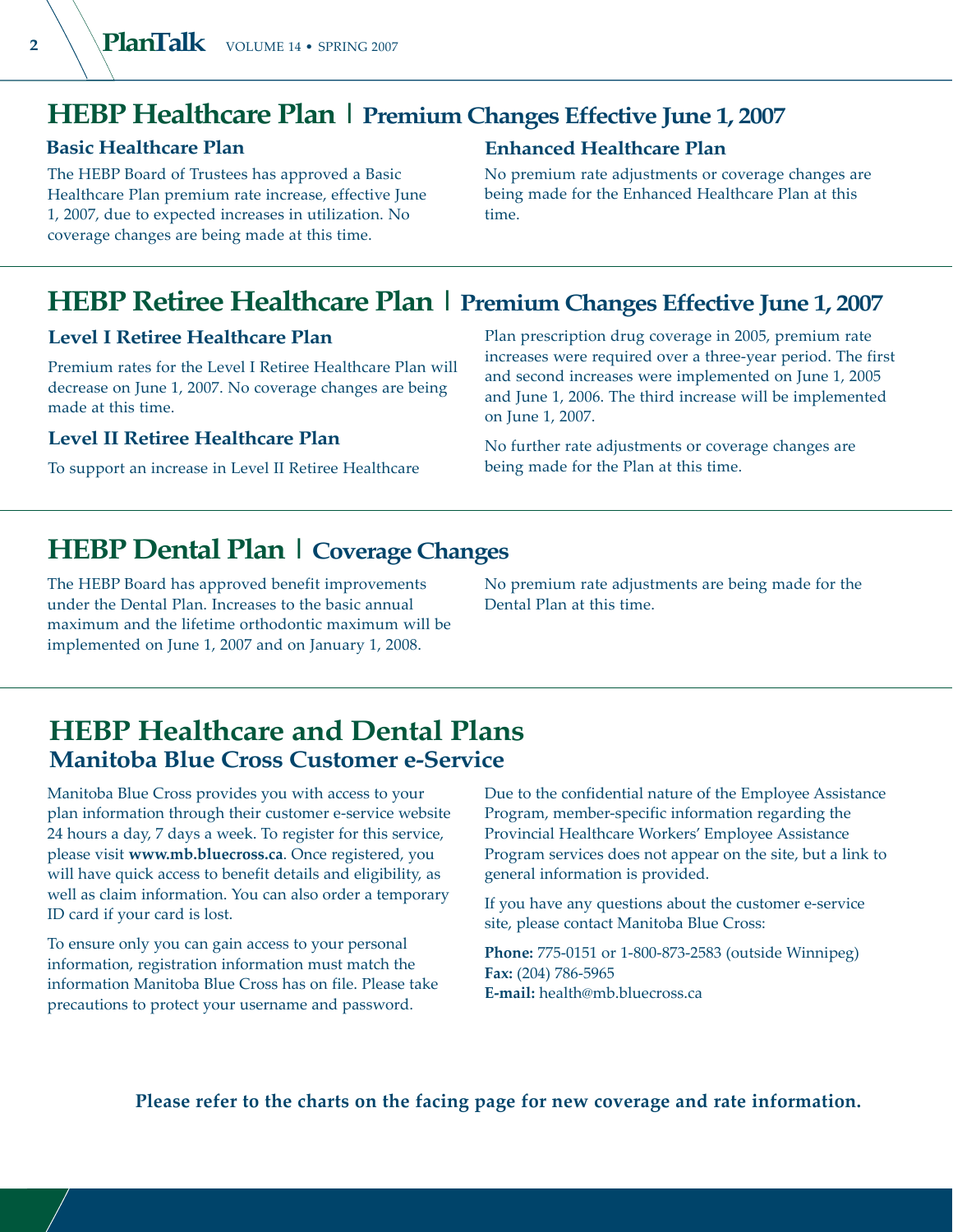# **HEBP Healthcare and Dental Plans | Premium Changes**

| <b>Plan Name</b>                 | <b>Before</b> | <b>Effective</b>    | <b>Total Increase</b> |
|----------------------------------|---------------|---------------------|-----------------------|
|                                  | Increase      | <b>June 1, 2007</b> | (Decrease)            |
| <b>Group Healthcare Plan</b>     |               |                     |                       |
| <b>Basic Plan</b>                |               |                     |                       |
| <b>Single Coverage</b>           | \$11.50       | \$12.70             | \$1.20                |
| <b>Family Coverage</b>           | \$25.83       | \$28.45             | \$2.62                |
| Enhanced Plan                    |               |                     |                       |
| <b>Single Coverage</b>           | \$29.36       | \$29.36             | no change             |
| <b>Family Coverage</b>           | \$73.16       | \$73.16             | no change             |
| <b>Retiree Group Healthcare*</b> |               |                     |                       |
| Level I                          |               |                     |                       |
| <b>Single Coverage</b>           | \$6.25        | \$5.00              | (\$1.25)              |
| <b>Family Coverage</b>           | \$10.95       | \$8.75              | $(\$2.20)$            |
| Level II                         |               |                     |                       |
| <b>Single Coverage</b>           | \$30.77       | \$35.65             | \$4.88                |
| <b>Family Coverage</b>           | \$49.01       | \$56.35             | \$7.34                |
| <b>Dental Plan</b>               |               |                     |                       |
| <b>Single Coverage</b>           | \$26.30       | \$26.30             | no change             |
| <b>Family Coverage</b>           | \$76.86       | \$76.86             | no change             |

\*Retiree Healthcare premiums are automatically deducted from monthly HEPP pension payments.

## **HEBP Dental Plan | Coverage Changes**

| <b>Dental Plan</b>                                       | <b>Before</b><br><b>Increase</b> | <b>Effective</b><br><b>June 1, 2007</b> | <b>Effective</b><br><b>January 1, 2008</b> |
|----------------------------------------------------------|----------------------------------|-----------------------------------------|--------------------------------------------|
| Dental Treatment<br>Annual Maximum<br>(per person)       | \$1,000                          | $$1,125$ *                              | \$1,250                                    |
| Orthodontic<br><b>Treatment Lifetime</b><br>(per person) | \$1,000                          | $$1,125*$                               | $$1,250**$                                 |

\*If you have reached your maximum before June 1, 2007, you will have \$125 available for claims incurred from June 1, 2007 to December 31, 2007. \*\*If you have reached your maximum before January 1, 2008, you will have \$125 available for claims incurred on or after January 1, 2008.

## **HEBP Disability & Rehabilitation Plan Applying for D&R Benefits While Receiving MPI or WCB Benefits**

If you have applied for Manitoba Public Insurance (MPI) or Workers' Compensation Board (WCB) benefits, it is important that you also apply for HEBP Disability & Rehabilitation (D&R) Benefits.

D&R claim applications must be received at HEBP within 60 days after the end of the Elimination Period (within 180 days from the Date of Disability).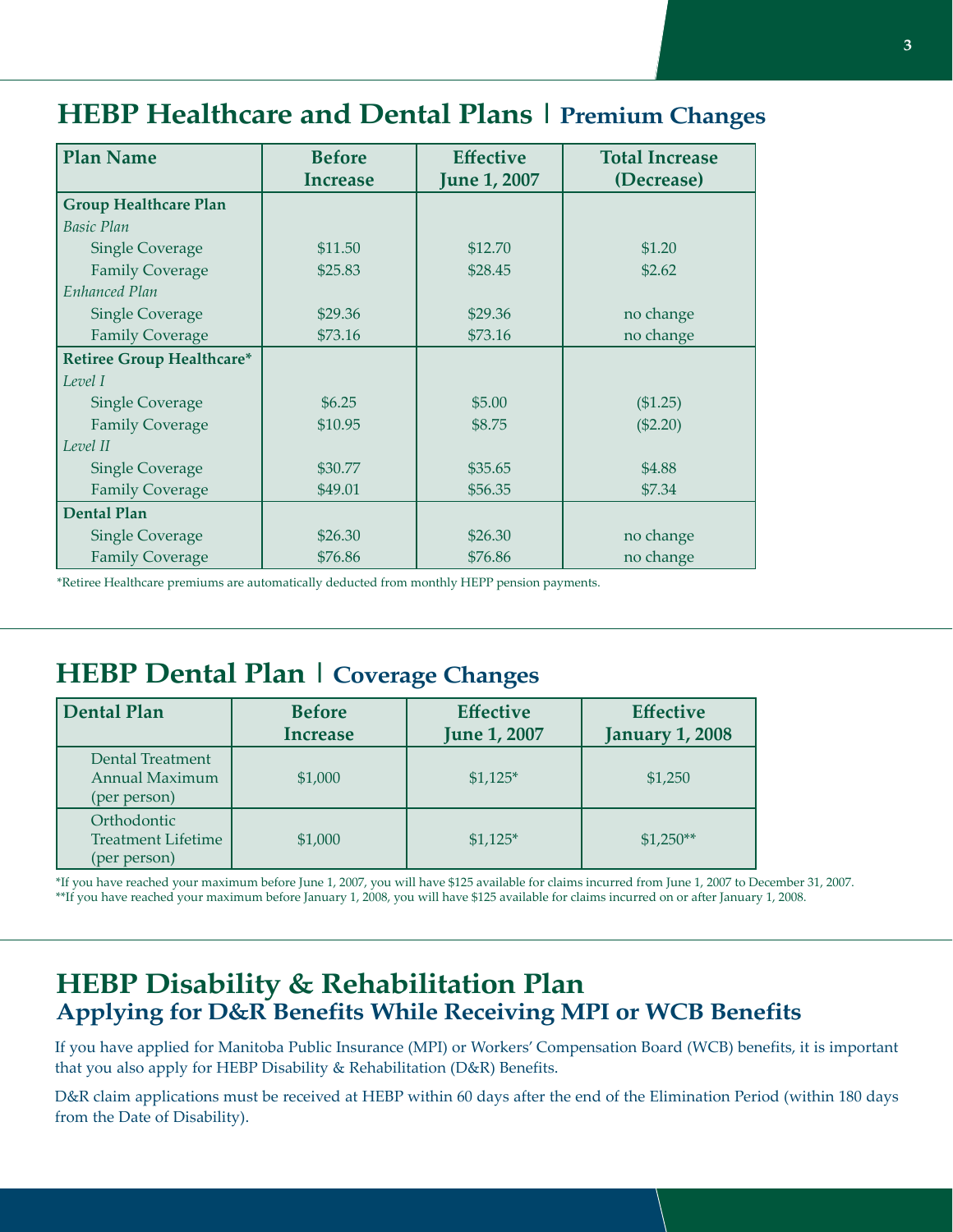## **HEBP Life Insurance Plan | Life Insurance Benefits**

There are three types of insurance benefits available: Employee Life Insurance, Family (Dependant) Life Insurance, and Accidental Death & Dismemberment (AD&D) Insurance.

### **Eligibility**

Full-time, part-time, temporary and term employees are eligible to participate in the Life Insurance Plan. Casual employees are not eligible to participate.

All eligible employees must complete and submit an enrolment form within three months of continuous employment, and are automatically insured for Basic Life Insurance which is paid for by their employer.

Insurance coverage commences on the first day of the biweekly pay period following three months of continuous employment.

### **Coverage**

Insurance benefits paid are based on enrolment levels indicated on forms received by HEBP, and are subject to the provisions of the Plan. This applies even if you are paying premiums for benefit levels that do not correspond with your enrolment form.

### **Evidence of Insurability**

At initial enrolment, no evidence of insurability is required for amounts of Employee Life Insurance in excess of \$300,000.

After the initial enrolment period (three months of continuous employment), or when you transfer from one facility to another, an Evidence of Insurability form and a change form must be completed if you:

- Obtain or increase Optional Life Insurance and/or Optional Family (Dependant) Life Insurance, or •
- Elect or reach Employee Life Insurance coverage in excess of \$300,000. •

Your employer will provide you with an Evidence of Insurability form. Complete and submit the Evidence of Insurability form to Great-West Life as per the instructions on the form. Once the evidence of insurability is adjudicated, a decision will be provided, in writing, to you and your employer. At that time, if coverage is approved, your employer will adjust premiums.

Evidence of insurability is not required for:

- Increases to Optional AD&D Insurance, or •
- Increases to insurance made within 60 days of experiencing a significant life event (marriage, declaration of a common-law relationship, separation, divorce, death of partner, or acquiring a dependant child). •

### **Changes to Coverage**

All increases in insurance coverage are subject to the actively at work requirement. You cannot increase your insurance coverage during a Leave of Absence (LOA)/ layoff or if you are receiving disability benefits, even if a significant life event occurs. If you experience a significant life event, you can increase coverage within 60 days of returning to work.

Optional Life Insurance, Optional AD&D Insurance and Family (Dependant) Life Insurance coverage can be decreased or cancelled at any time by submitting a change form.

### **Employee Life Insurance**

Insures your life, providing a maximum benefit of up to \$500,000 of Basic and Optional Life Insurance coverage combined, as described below:

- **Basic Life Insurance**
	- You are automatically insured for Basic Life Insurance after three months of continuous employment. This coverage is paid for by your employer. The benefit is equal to your gross basic annualized earnings\* rounded up to the nearest \$1,000.
- **Optional Life Insurance**
	- You may choose and pay for up to three additional units of Optional Life Insurance, subject to evidence of insurability requirements. Each unit equals one times your gross basic annualized earnings\* rounded up to the nearest \$1,000.

*\*Gross basic annualized earnings are the average of bi-weekly earnings over the last 13 pay periods, multiplied by 26.*

The maximum benefit payable for Basic and Optional Life Insurance combined is \$500,000.

### **Accidental Death & Dismemberment (AD&D) Insurance**

You are automatically provided with AD&D coverage equal to the total of Basic and Optional Life Insurance. The maximum benefit payable under this coverage is \$500,000.

AD&D coverage insures you in the event of accidental death, injury, or loss of use of specified body parts. Benefits are paid:

- To your beneficiary, in addition to the Employee Life Insurance benefit, if death is due to an accident, or •
- To you, if you suffer a loss or a loss of use of certain body part(s) due to an accident. •

AD&D benefits are not payable if death is not due to an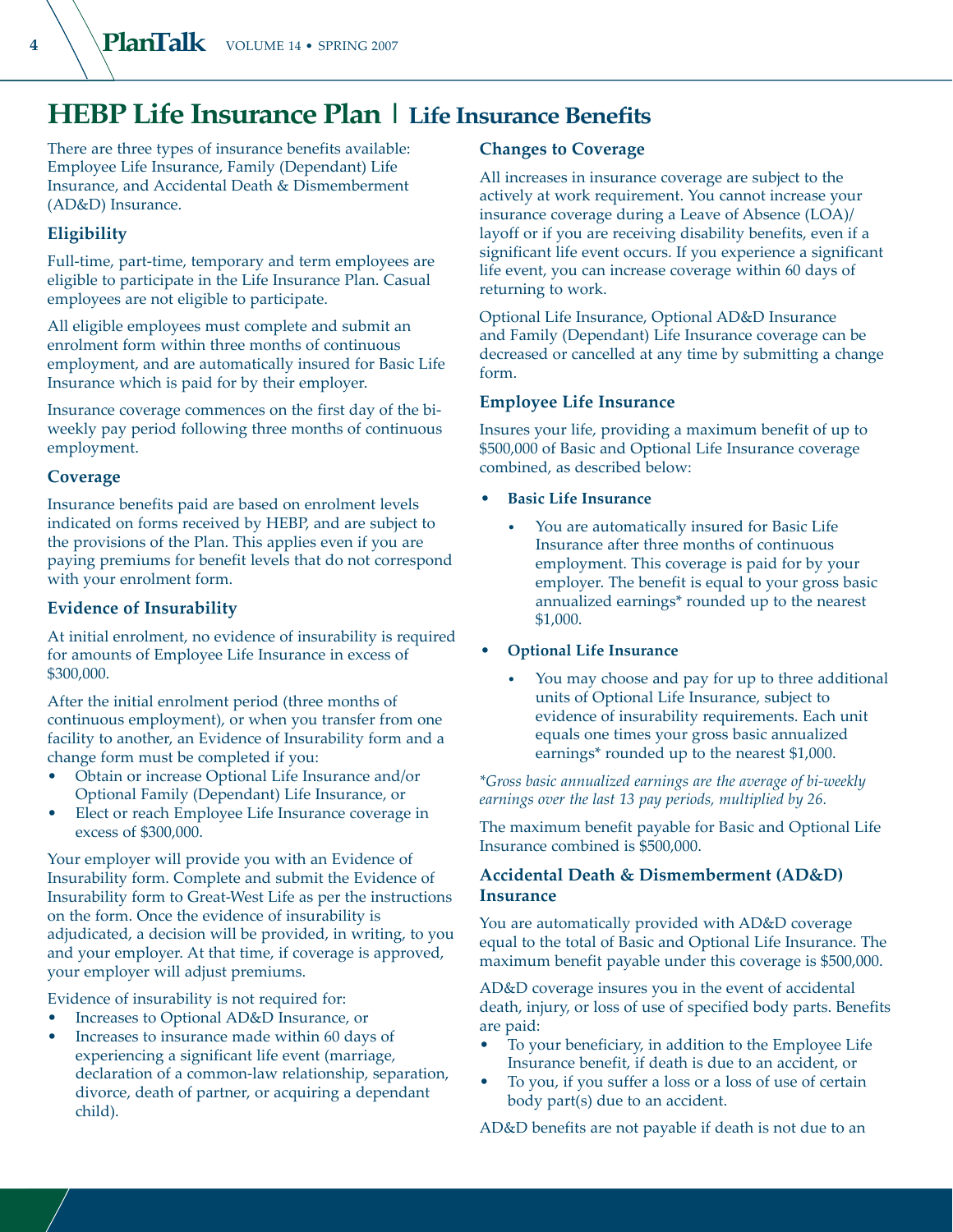## **Life Insurance Benefits** *continued*

accident, or if the loss:

- Occurs more than one year after the date of the accident causing the loss, or •
- Is caused by infection, disease, illness, physical or mental infirmity, medical or surgical treatment, suicide or self-inflicted injury, war (declared or undeclared), insurrection or participation in a riot, or by an accident that occurred while in full/part-time or temporary service in the armed forces of any country, or while committing a criminal act. •

#### **Optional AD&D Insurance**

You may choose 1 to 10 units of Optional AD&D Insurance. Coverage insures your life against accidental death. Each unit is equal to \$30,000 of insurance, and costs 35 cents per unit each pay.

#### **Family (Dependant) Life Insurance**

Your eligible dependants can be insured for natural or accidental death, or injury. Family (Dependant) Life Insurance benefits are paid to you upon the death of a partner or dependant child.

You may choose 1 to 10 units of Family (Dependant) Life Insurance, subject to evidence of insurability requirements. Each unit covers your partner for \$5,000 (maximum \$50,000) and each eligible dependant for \$2,000 (maximum \$20,000). The cost is \$1.21 per unit each pay.

Family (Dependant) AD&D coverage is automatically provided with Family (Dependant) Life Insurance, and is equal to the amount of Family (Dependant) Life Insurance in effect at the date of accidental death or injury. The insurance is paid to you upon accidental death or injury of your partner or eligible dependant(s).

### **Leave of Absence/Layoff**

Coverage can be maintained for up to 12 months (24 months if educational leave) during an approved LOA/layoff at levels in effect at the time of the LOA/layoff. Prepayments are mandatory to continue coverage and must be submitted with a Leave of Absence/Layoff Benefit Coverage form and a Leave of Absence/Layoff Group Life Insurance Prepayment form. Cheques must be made payable to "HEBP - Group Life Plan Trust".

During a sick LOA, coverage is maintained (for up to 12 months), without payment, at the same levels in effect before the sick LOA began. A Leave of Absence/Layoff Benefit Coverage form must be submitted.

#### **Disability & Rehabilitation**

Life Insurance coverage is maintained, without payment, at the same level in effect before the disability began, and continues for as long as you are in receipt of disability benefits. The application of this waiver is assessed by HEBP, and may differ from assessments made by other plans.

#### **Termination**

Life Insurance coverage for you and your partner stops 31 days following your last day worked. Life Insurance coverage for dependant children and AD&D insurance for you and your family stops on your last day worked.

You may convert your Life Insurance and your partner's Life Insurance coverage to a private insurance policy with Great-West Life at termination or retirement. The conversion must take place within 31 days of the last day worked.

You can contact the HEBP office for more information:

**Phone:** (204) 942-6591 **Toll-free:** 1-888-842-4233 (outside Winnipeg) **E-mail:** info@hepp.mb.ca

Healthcare Employees' Pension Plan Healthcare Employees' Benefits Plan 900-200 Graham Avenue Winnipeg, Manitoba R3C 4L5

*The information provided is intended to be general in nature and in no way modifies the official HEBP – Manitoba – Group Life Insurance Plan ("the Plan") documents, including the insurance policy. In the event a discrepancy or misunderstanding arises, the Plan provisions are the final authority concerning the administration of the Plan and the benefits provided thereunder. As a Plan member, you may request copies of the official Plan documents from HEBP.*

### **See the next page for more information regarding Life Insurance coverage and premiums.**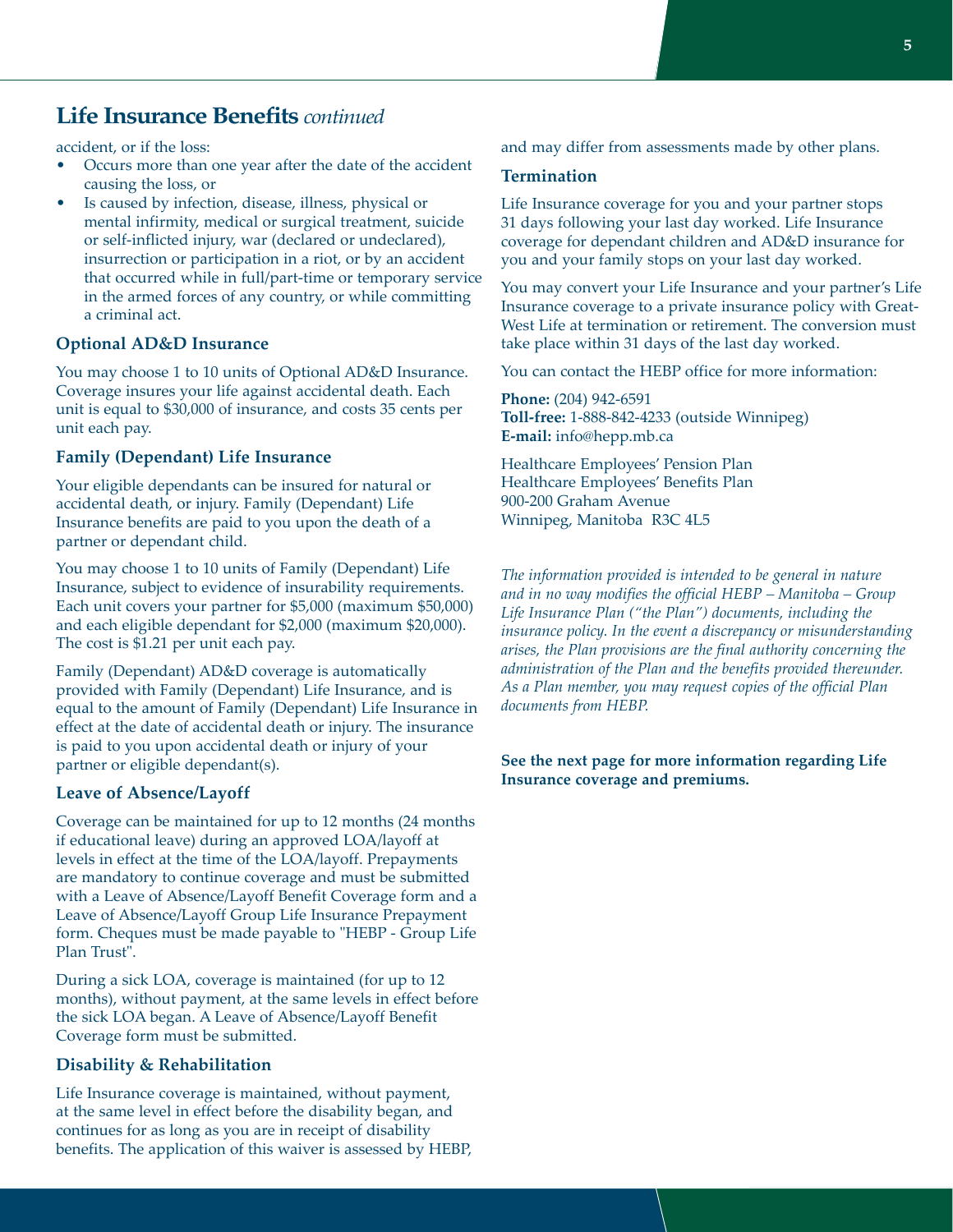# **HEBP Life Insurance Plan | Coverage and Premiums**

| <b>TYPE OF INSURANCE</b>                                                                     | <b>COVERAGE</b>                                                                                                                                                                                                                                      | <b>EMPLOYEE PREMIUM</b>                                                                  | <b>EMPLOYER PREMIUMS</b>                                                                 |
|----------------------------------------------------------------------------------------------|------------------------------------------------------------------------------------------------------------------------------------------------------------------------------------------------------------------------------------------------------|------------------------------------------------------------------------------------------|------------------------------------------------------------------------------------------|
| <b>Employee Life Insurance:</b>                                                              | Maximum coverage: \$500,000 total<br>of Basic & Optional combined                                                                                                                                                                                    | Maximum premium:<br>Employer plus employee<br>premiums cannot exceed<br>\$41.30 each pay | Maximum premium:<br>Employer plus employee<br>premiums cannot exceed<br>\$41.30 each pay |
| <b>Basic Life</b>                                                                            | Employees are automatically<br>$\bullet$<br>insured for one times their<br>gross basic annualized<br>earnings*                                                                                                                                       | <b>Nil</b>                                                                               | 8.26 cents per \$1000 of<br>insurance each pay                                           |
| <b>Optional Life</b>                                                                         | Employees may choose a<br>٠<br>maximum of 3 units. Each<br>unit is equal to one times<br>their gross basic annualized<br>earnings*                                                                                                                   | 8.26 cents per \$1,000 of<br>insurance each pay                                          | <b>Nil</b>                                                                               |
| <b>Accidental Death &amp;</b><br><b>Dismemberment Insurance</b>                              | Maximum coverage: \$500,000<br>Employee coverage equal to<br>the total of Basic and Optional<br>Life Insurance combined is<br>automatically provided                                                                                                 | <b>Nil</b>                                                                               | <b>Nil</b>                                                                               |
| Optional Accidental Death &<br><b>Dismemberment Insurance</b>                                | Maximum coverage: \$300,000<br>Employee can choose 1 to 10<br>$\bullet$<br>units<br>Each unit is equal to \$30,000<br>$\bullet$<br>coverage                                                                                                          | 35 cents per unit each pay                                                               | <b>Nil</b>                                                                               |
| <b>Family (Dependant)</b><br><b>Life Insurance</b>                                           | Maximum coverage: \$50,000<br>for partner and \$20,000 for each<br>dependant child<br>Employee can choose 1 to 10<br>units<br>Each unit is equal to:<br>$\bullet$<br>\$5,000 coverage for<br>partner<br>\$2,000 coverage for each<br>dependant child | \$1.21 per unit each pay                                                                 | Nil                                                                                      |
| <b>Family (Dependant)</b><br><b>Accidental Death &amp;</b><br><b>Dismemberment Insurance</b> | Coverage equal to total Family<br>(Dependant) Life Insurance is<br>automatically provided                                                                                                                                                            | Nil                                                                                      | Nil                                                                                      |

\*Gross basic annualized earnings are the average of bi-weekly earnings over the last 13 pay periods, multiplied by 26.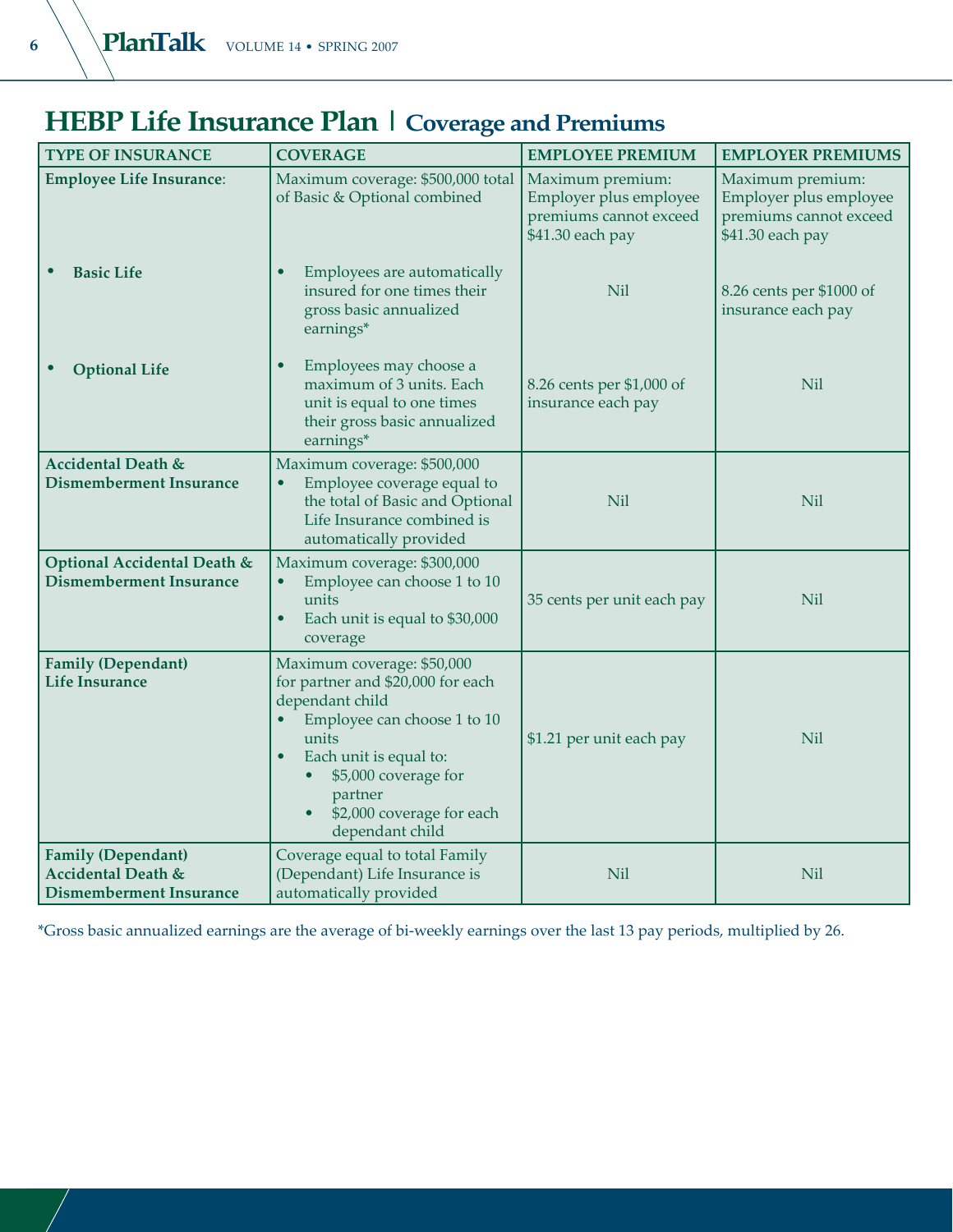# **HEBP Disability & Rehabilitation Plan | Plan Text Changes**

Effective January 1, 2007, the Disability & Rehabilitation (D&R) Plan Text has been restated and amended to allow Covered Employees to participate in an employer paid Return to Work Program during the 119-day Elimination Period\* without adversely affecting eligibility for Disability Benefits. **7MBBP Disability & Rehabilitation Plan Text Changes**<br> **Fifferive January 1, 2007, the Disability & Rehabilitation**<br> **Fifferive January 1, 2007, the Disability & Rehabilitation**<br> **FOREY JANUA COVER COVER (DEAR)**<br> **FOREY DE** 

For purposes of the D&R Plan, a Return to Work Program is:

- A program designed and approved by a Participating Employer to facilitate a gradual return to work or work trial for a Covered Employee who has been absent from work by reason of an accident or illness, and •
- Which is implemented during the 119-day Elimination Period and ends on or before the last day of the Elimination Period. •

A Return to Work Program is not the same as an Approved

Rehabilitation Program, and may not qualify as an Approved Rehabilitation Program under the Plan.

Employers must submit D&R premiums while the member is participating in an employer paid Return to Work Program during the 119-day Elimination Period. If the premiums are not paid, coverage will end and the member will not be eligible for D&R Benefits.

The D&R Plan reserves the right to assess for Total Disability on an independent basis from the 120th day from the last day worked. Claim applications received after the 119-day Elimination Period where an employer paid Return to Work Program has been initiated could be denied.

The Disability & Rehabilitation brochure has been updated to reflect all changes to the Plan Text, and is available from your employer.

D&R premiums must be paid at all times for coverage to continue. If premiums are not paid, coverage ends and you will not be eligible for D&R Benefits.

Although you may waive D&R coverage during an educational, maternity, parental or educational leave of absence, it is mandatory to pay D&R premiums during a sick leave of absence, including during the 119-day Elimination Period. If a D&R claim is accepted, HEBP will waive D&R premiums from the 120th day of Total Disability for the remaining period of Total Disability.

*\*The 119-day Elimination Period is the initial 119 calendar days after you become and continue, without interruption, to be Totally Disabled.*

## **Pension Plan | Retirement Processing Change**

Effective June 1, 2007, HEPP will await final pay information from employers before processing pension payments.

The change will improve processing time frames by eliminating the need for adjustments to pension amounts when final pays differ from estimated earnings.

Contact HEPP four to five months prior to the date you are eligible and plan to retire to request a retirement package. Complete and return the option statement to HEPP along with required documents.

Upon receipt of your final pay information from your employer, your pension payments will be processed within three to four weeks.

Pension payments begin on your retirement date – the first day of the month following the last day for which pensionable earnings are paid. If delayed, your first pension payment will be retroactive to your retirement date.